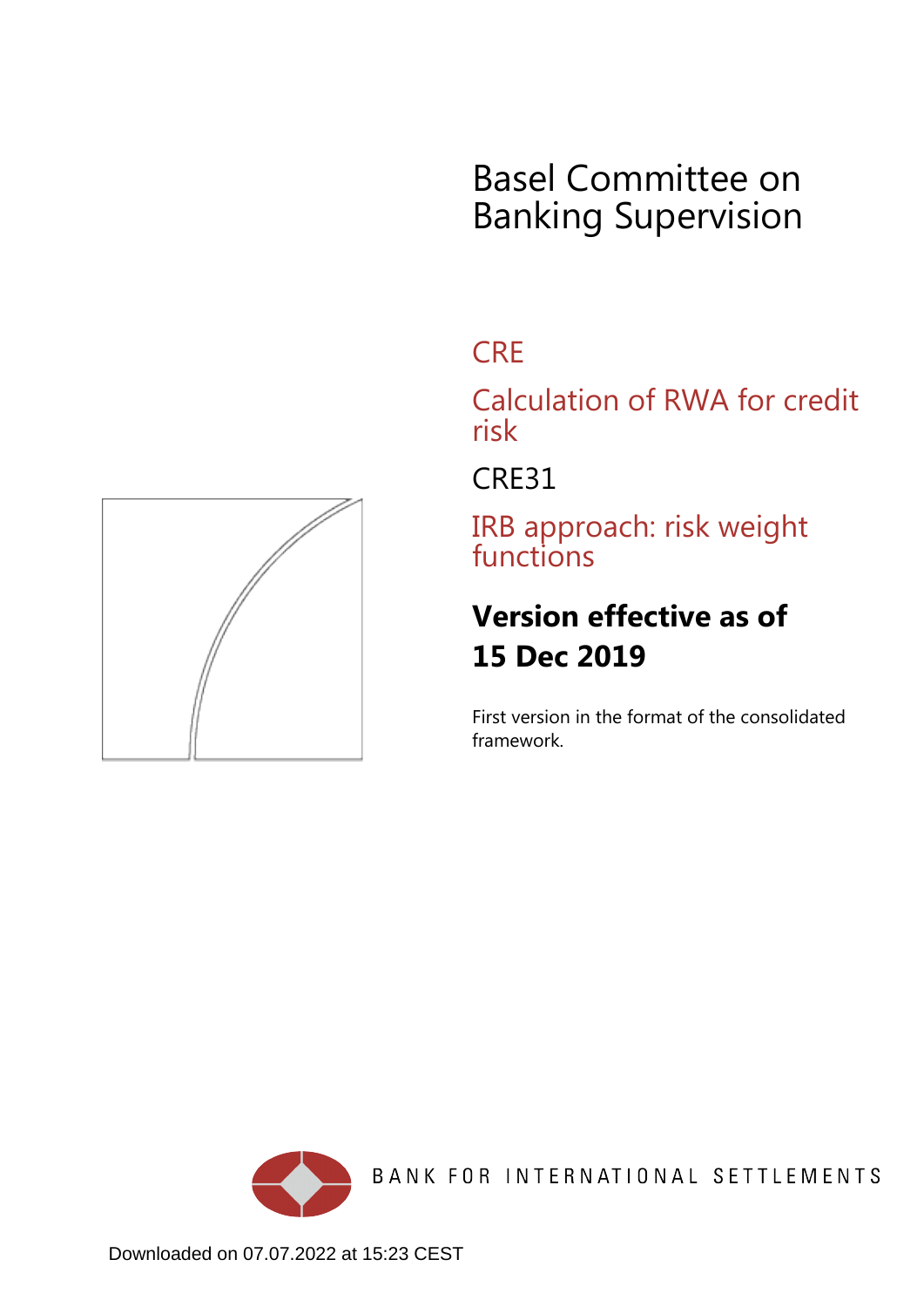*© Bank for International Settlements 2022. All rights reserved.*

Downloaded on 07.07.2022 at 15:23 CEST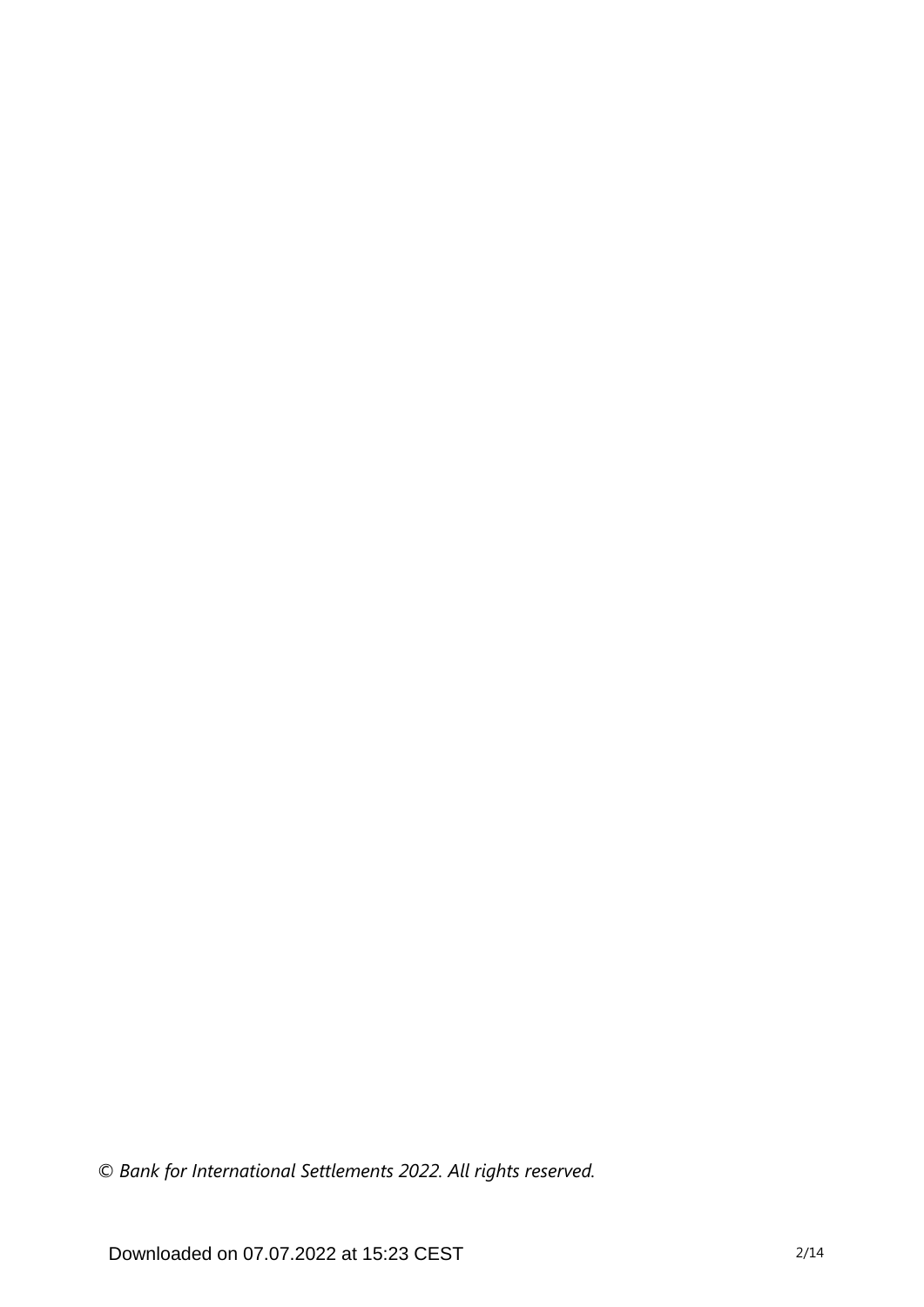# **Introduction**

This chapter presents the calculation of risk weighted assets under the internal ratings-based (IRB) approach for: (i) corporate, sovereign and bank exposures; (ii) retail exposures; and (iii) equity exposures. Risk weighted assets (RWA) are designed to address unexpected losses (UL) from exposures. The method of calculating expected losses (EL), and for determining the difference between that measure and provisions, is described [CRE35.](https://www.bis.org/basel_framework/chapter/CRE/35.htm?tldate=20210228&inforce=20191215&published=20191215) **31.1**

# **Explanation of the risk-weight functions**

- Regarding the risk-weight functions for deriving risk weighted assets set out in this chapter: **31.2**
	- (1) Probability of default (PD) and loss-given-default (LGD) are measured as decimals
	- (2) Exposure at default (EAD) is measured as currency (eg euros), except where explicitly noted otherwise
	- (3) ln denotes the natural logarithm
	- (4) N(x) denotes the cumulative distribution function for a standard normal random variable (ie the probability that a normal random variable with mean zero and variance of one is less than or equal to x). The normal cumulative distribution function is, for example, available in Excel as the function NORMSDIST.
	- (5) G(z) denotes the inverse cumulative distribution function for a standard normal random variable (ie the value of x such that  $N(x) = z$ ). The inverse of the normal cumulative distribution function is, for example, available in Excel as the function NORMSINV.

# **Risk-weighted assets for corporate, sovereign and bank exposures**

## **Risk-weight functions for corporate, sovereign and bank exposures**

- **31.3** The derivation of RWA is dependent on estimates of the PD, LGD, EAD and, in some cases, effective maturity (M), for a given exposure.
- **31.4** For exposures not in default, the formula for calculating RWA is as follows (illustrative risk weights are shown in [CRE99](https://www.bis.org/basel_framework/chapter/CRE/99.htm?tldate=20210228&inforce=20191215&published=20191215)):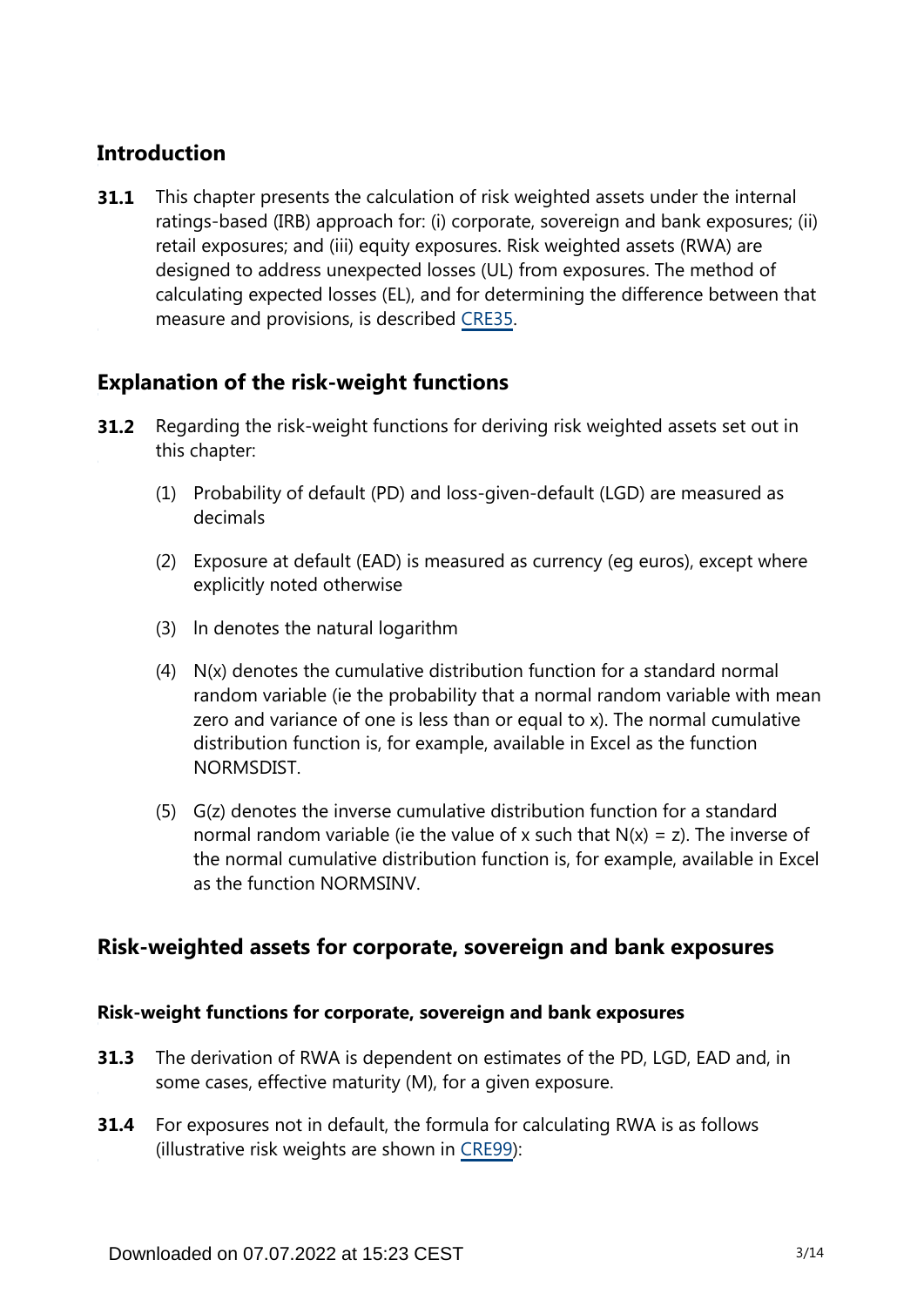Correlation = R = 0.12 
$$
\cdot \frac{(1-e^{-50.PD})}{(1-e^{-50})} + 0.24 \cdot \left(1 - \frac{(1-e^{-50.PD})}{(1-e^{-50})}\right)
$$

Maturity adjustment =  $b = \left[ 0.11852 - 0.05478 \cdot \ln(PD) \right]^2$ 

\n
$$
\text{Capital requirement} = K = \left[ \text{LGD} \cdot N \left[ \frac{G(PD)}{\sqrt{(1-R)}} + \sqrt{\frac{R}{1-R}} \cdot G(0.999) \right] - PD \cdot \text{LGD} \right] \cdot \frac{\left( 1 + (M - 2.5) \cdot b \right)}{\left( 1 - 1.5 \cdot b \right)}
$$
\n

 $RWA = K \cdot 12.5 \cdot EAD$ 

- If the calculation in [CRE31.4](https://www.bis.org/basel_framework/chapter/CRE/31.htm?tldate=20210228&inforce=20191215&published=20191215#paragraph_CRE_31_20191215_31_4) above results in a negative capital charge for any individual sovereign exposure, banks should apply a zero capital charge for that exposure. **31.5**
- Regarding the formula set out in [CRE31.4](https://www.bis.org/basel_framework/chapter/CRE/31.htm?tldate=20210228&inforce=20191215&published=20191215#paragraph_CRE_31_20191215_31_4) above, M is the effective maturity, calculated according to [CRE32.39](https://www.bis.org/basel_framework/chapter/CRE/32.htm?tldate=20210228&inforce=20191215&published=20191215#paragraph_CRE_32_20191215_32_39) to [CRE32.49](https://www.bis.org/basel_framework/chapter/CRE/32.htm?tldate=20210228&inforce=20191215&published=20191215#paragraph_CRE_32_20191215_32_49), and the following terms are used to refer to specific parts of the capital requirements formula: **31.6**

Full maturity adjustment = 
$$
\frac{(1 + (M - 2.5) \cdot b)}{(1 - 1.5 \cdot b)}
$$

Explicit maturity adjustment =  $(1 + (M - 2.5) \cdot b)$ 

- The capital requirement (K) for a defaulted exposure is equal to the greater of zero and the difference between its LGD (described in [CRE36.85\)](https://www.bis.org/basel_framework/chapter/CRE/36.htm?tldate=20210228&inforce=20191215&published=20191215#paragraph_CRE_36_20191215_36_85) and the bank's best estimate of expected loss (described in [CRE36.88](https://www.bis.org/basel_framework/chapter/CRE/36.htm?tldate=20210228&inforce=20191215&published=20191215#paragraph_CRE_36_20191215_36_88)). The risk-weighted asset amount for the defaulted exposure is the product of K, 12.5, and the EAD. **31.7**
- A multiplier of 1.25 is applied to the correlation parameter of all exposures to financial institutions meeting the following criteria: **31.8**
	- (1) Regulated financial institutions whose total assets are greater than or equal to US \$100 billion. The most recent audited financial statement of the parent company and consolidated subsidiaries must be used in order to determine asset size. For the purpose of this paragraph, a regulated financial institution is defined as a parent and its subsidiaries where any substantial legal entity in the consolidated group is supervised by a regulator that imposes prudential requirements consistent with international norms. These include, but are not limited to, prudentially regulated Insurance Companies, Broker /Dealers, Banks, Thrifts and Futures Commission Merchants.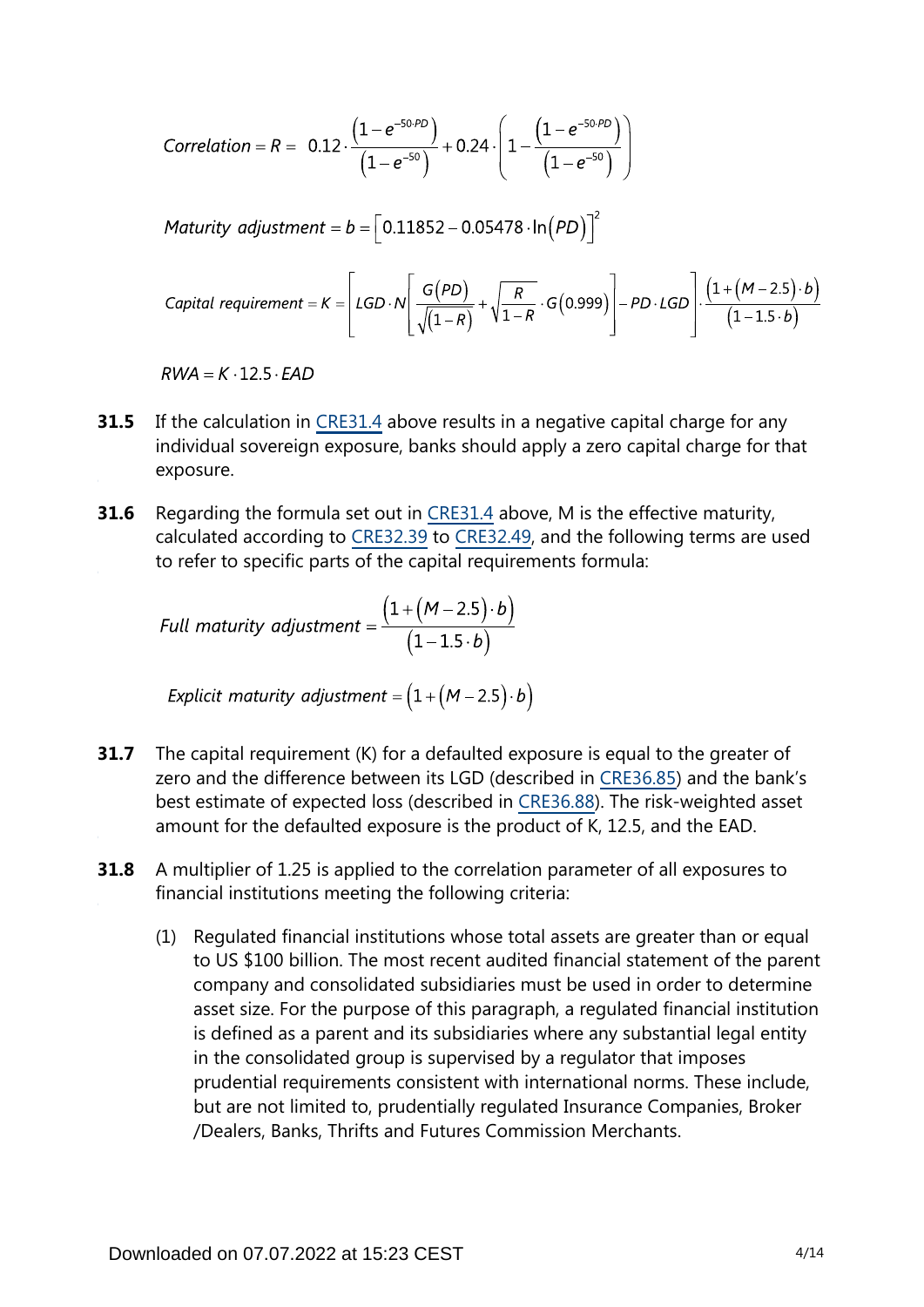(2) Unregulated financial institutions, regardless of size. Unregulated financial institutions are, for the purposes of this paragraph, legal entities whose main business includes: the management of financial assets, lending, factoring, leasing, provision of credit enhancements, securitisation, investments, financial custody, central counterparty services, proprietary trading and other financial services activities identified by supervisors.

Correlation = 
$$
R_{F} = 1.25 \cdot \left[ 0.12 \cdot \frac{\left(1 - e^{-50.9D}\right)}{\left(1 - e^{-50}\right)} + 0.24 \cdot \left(1 - \frac{\left(1 - e^{-50.9D}\right)}{\left(1 - e^{-50}\right)}\right) \right]
$$

*FAQ*

*Can the BCBS clarify the definition of unregulated financial institutions [CRE31.8](https://www.bis.org/basel_framework/chapter/CRE/31.htm?tldate=20210228&inforce=20191215&published=20191215#paragraph_CRE_31_20191215_31_8)? Does this could include "real" money funds such as mutual and pension funds which are, in some cases, regulated but not "supervised by a regulator that imposes prudential requirements consistent with international norms"? FAQ1*

> *For the sole purpose of [CRE31.8,](https://www.bis.org/basel_framework/chapter/CRE/31.htm?tldate=20210228&inforce=20191215&published=20191215#paragraph_CRE_31_20191215_31_8) "unregulated financial institution" can include a financial institution or leveraged fund that is not subject to prudential solvency regulation.*

#### **Firm-size adjustment for small or medium-sized entities (SMEs)**

Under the IRB approach for corporate credits, banks will be permitted to separately distinguish exposures to SME borrowers (defined as corporate exposures where the reported sales for the consolidated group of which the firm is a part is less than €50 million) from those to large firms. A firm-size adjustment (ie 0.04 x  $(1 - (5 - 5) / 45)$ ) is made to the corporate risk weight formula for exposures to SME borrowers. S is expressed as total annual sales in millions of euros with values of S falling in the range of equal to or less than €50 million or greater than or equal to €5 million. Reported sales of less than €5 million will be treated as if they were equivalent to  $\epsilon$ 5 million for the purposes of the firm-size adjustment for SME borrowers. **31.9**

Correlation = R = 0.12 
$$
\cdot \frac{(1 - e^{-50.9D})}{(1 - e^{-50})}
$$
 + 0.24  $\cdot \left(1 - \frac{(1 - e^{-50.9D})}{(1 - e^{-50})}\right)$  - 0.04  $\cdot \left(1 - \frac{(S - 5)}{45}\right)$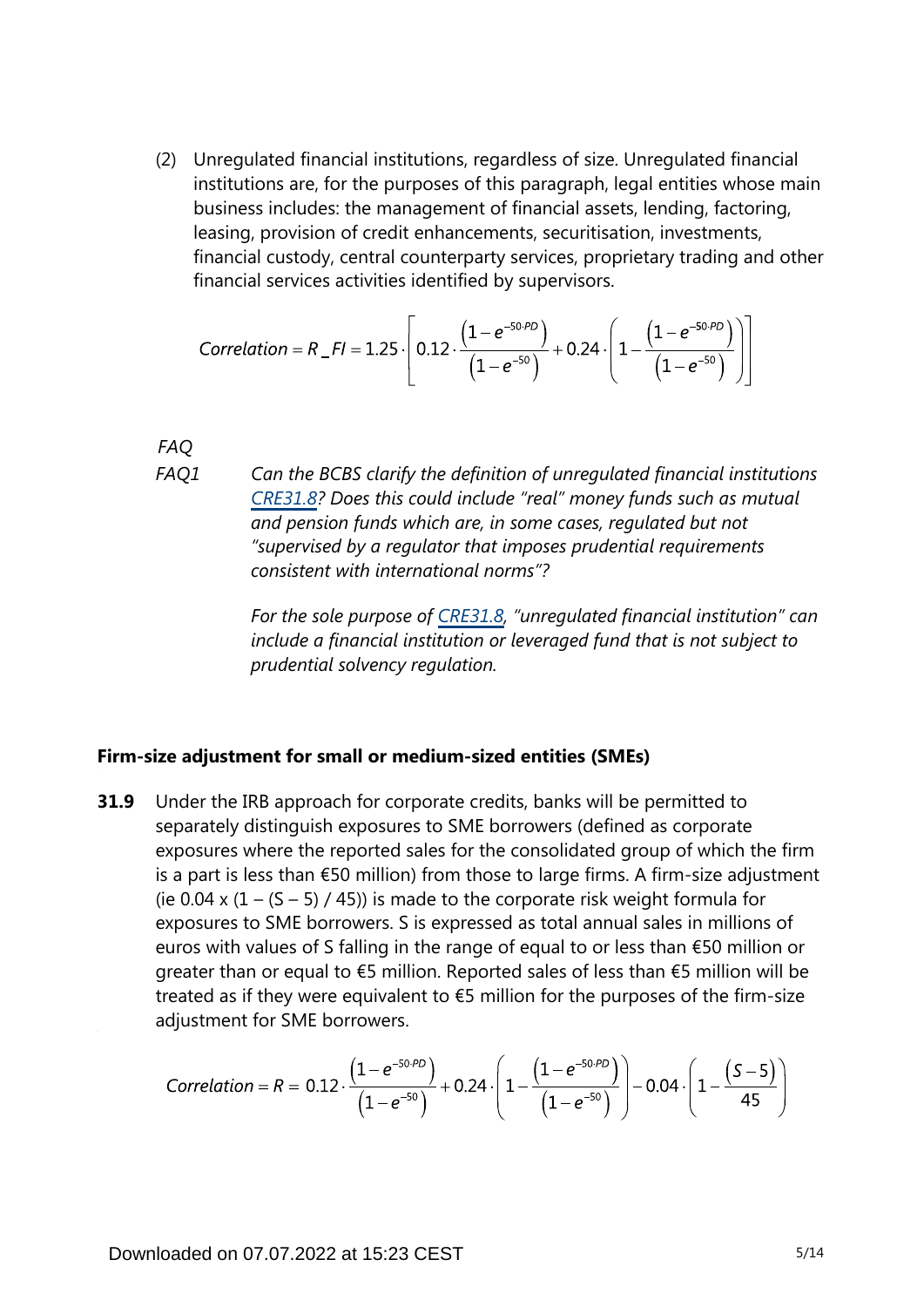Subject to national discretion, supervisors may allow banks, as a failsafe, to substitute total assets of the consolidated group for total sales in calculating the SME threshold and the firm-size adjustment. However, total assets should be used only when total sales are not a meaningful indicator of firm size.

### **Risk weights for specialised lending**

- **31.11** Regarding project finance, object finance, commodities finance and income producing real estate sub-asset classes of specialised lending (SL):
	- (1) Banks that meet the requirements for the estimation of PD will be able to use the foundation approach for the corporate asset class to derive risk weights for SL sub-classes. As specified in [CRE33.2,](https://www.bis.org/basel_framework/chapter/CRE/33.htm?tldate=20210228&inforce=20191215&published=20191215#paragraph_CRE_33_20191215_33_2) banks that do not meet the requirements for the estimation of PD will be required to use the supervisory slotting approach.
	- (2) Banks that meet the requirements for the estimation of PD, LGD and EAD (where relevant) will be able to use the advanced approach for the corporate asset class to derive risk weights for SL sub-classes.
- **31.12** Regarding the high volatility commercial real estate (HVCRE) sub-asset class of SL, banks that meet the requirements for the estimation of PD and whose supervisor has chosen to implement a foundation or advanced approach to HVCRE exposures will use the same formula for the derivation of risk weights that is used for other SL exposures, except that they will apply the following asset correlation formula:

Correlation = 
$$
R = 0.12 \cdot \frac{(1 - e^{-50 \cdot PD})}{(1 - e^{-50})} + 0.30 \cdot \left(1 - \frac{(1 - e^{-50 \cdot PD})}{(1 - e^{-50})}\right)
$$

**31.13** Banks that do not meet the requirements for estimation of LGD and EAD for HVCRE exposures must use the supervisory parameters for LGD and EAD for corporate exposures, or use the supervisory slotting approach.

## **Calculation of risk-weighted assets for exposures subject to the double default framework**

**31.14** For hedged exposures to be treated within the scope of the double default framework, capital requirements may be calculated according to [CRE31.15](https://www.bis.org/basel_framework/chapter/CRE/31.htm?tldate=20210228&inforce=20191215&published=20191215#paragraph_CRE_31_20191215_31_15) to [CRE31.17](https://www.bis.org/basel_framework/chapter/CRE/31.htm?tldate=20210228&inforce=20191215&published=20191215#paragraph_CRE_31_20191215_31_17).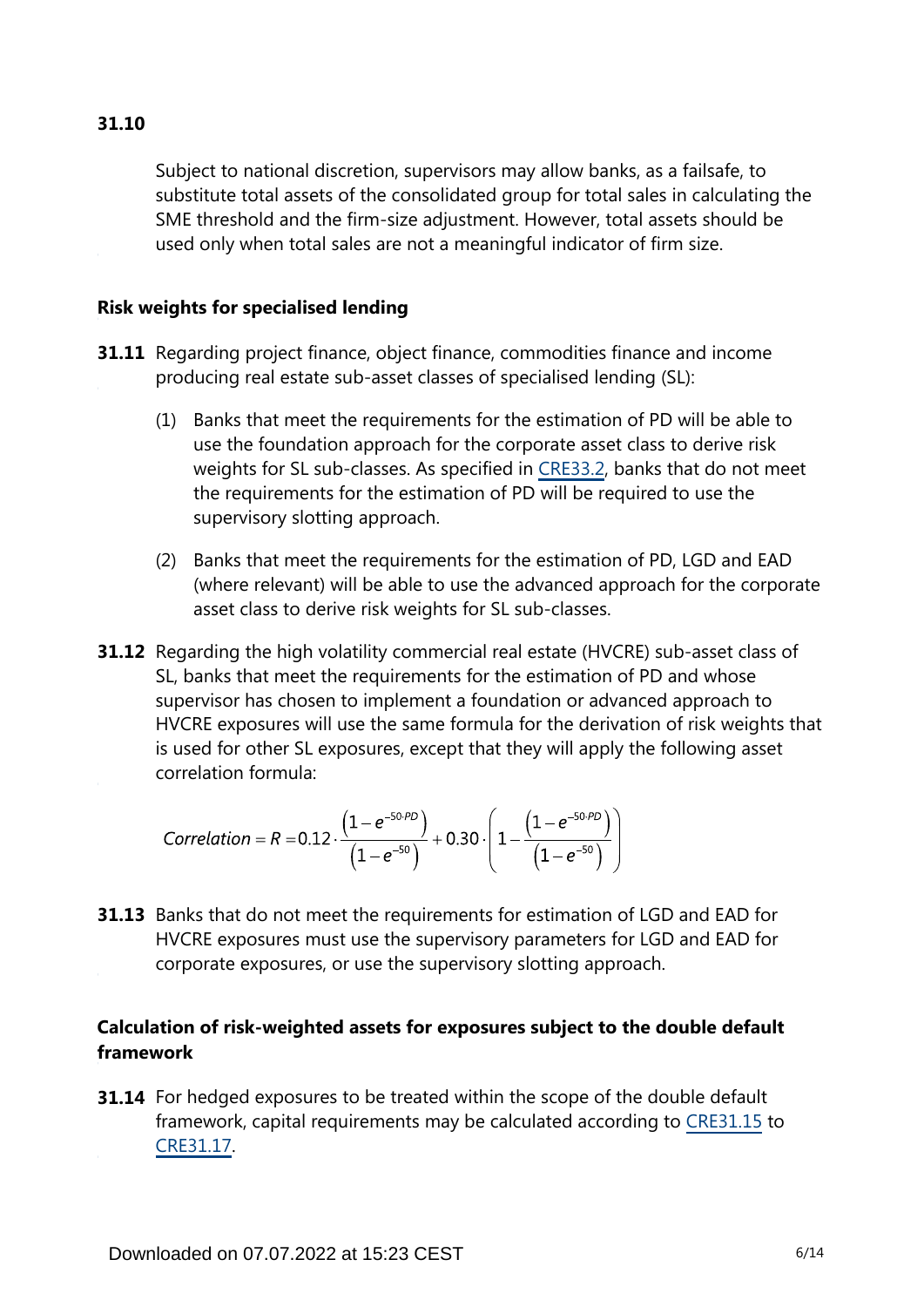**31.15** The capital requirement for a hedged exposure subject to the double default treatment ( $K_{DD}$ ) is calculated by multiplying  $K_0$  as defined below by a multiplier depending on the PD of the protection provider (PD<sub>g</sub>):

$$
K_{DD} = K_o \cdot (0.15 + 160 \cdot PD_g)
$$

- **31.16** Regarding the formula in  $\frac{\text{CRE31.15}}{\text{c}}$  above, K<sub>0</sub> is calculated in the same way as a capital requirement for an unhedged corporate exposure (as defined in [CRE31.3](https://www.bis.org/basel_framework/chapter/CRE/31.htm?tldate=20210228&inforce=20191215&published=20191215#paragraph_CRE_31_20191215_31_3) to [CRE31.10\)](https://www.bis.org/basel_framework/chapter/CRE/31.htm?tldate=20210228&inforce=20191215&published=20191215#paragraph_CRE_31_20191215_31_10), but using different parameters for LGD and the maturity adjustment as follows, where:
	- (1)  $PD_{o}$  and PD<sub>g</sub> are the probabilities of default of the obligor and guarantor, respectively, both subject to the PD floor set out in [CRE32.3](https://www.bis.org/basel_framework/chapter/CRE/32.htm?tldate=20210228&inforce=20191215&published=20191215#paragraph_CRE_32_20191215_32_3).
	- (2) The correlation  $_{\text{os}}$  is calculated according to the formula for correlation (R) in [CRE31.4](https://www.bis.org/basel_framework/chapter/CRE/31.htm?tldate=20210228&inforce=20191215&published=20191215#paragraph_CRE_31_20191215_31_4), [CRE31.8](https://www.bis.org/basel_framework/chapter/CRE/31.htm?tldate=20210228&inforce=20191215&published=20191215#paragraph_CRE_31_20191215_31_8) or [CRE31.9](https://www.bis.org/basel_framework/chapter/CRE/31.htm?tldate=20210228&inforce=20191215&published=20191215#paragraph_CRE_31_20191215_31_9), as applicable, with PD being equal to PD<sub>o</sub>
	- (3) LGD<sub>g</sub> is the LGD of a comparable direct exposure to the guarantor (ie consistent with [CRE32.20](https://www.bis.org/basel_framework/chapter/CRE/32.htm?tldate=20210228&inforce=20191215&published=20191215#paragraph_CRE_32_20191215_32_20)), the LGD associated with an unhedged facility to the guarantor or the unhedged facility to the obligor, depending upon whether in the event both the guarantor and the obligor default during the life of the hedged transaction available evidence and the structure of the guarantee indicate that the amount recovered would depend on the financial condition of the guarantor or obligor, respectively; in estimating either of these LGDs, a bank may recognise collateral posted exclusively against the exposure or credit protection, respectively, in a manner consistent with [CRE32.22](https://www.bis.org/basel_framework/chapter/CRE/32.htm?tldate=20210228&inforce=20191215&published=20191215#paragraph_CRE_32_20191215_32_22), [CRE31.11](https://www.bis.org/basel_framework/chapter/CRE/31.htm?tldate=20210228&inforce=20191215&published=20191215#paragraph_CRE_31_20191215_31_11), and [CRE36.85](https://www.bis.org/basel_framework/chapter/CRE/36.htm?tldate=20210228&inforce=20191215&published=20191215#paragraph_CRE_36_20191215_36_85) to [CRE36.90,](https://www.bis.org/basel_framework/chapter/CRE/36.htm?tldate=20210228&inforce=20191215&published=20191215#paragraph_CRE_36_20191215_36_90) as applicable. There may be no consideration of double recovery in the LGD estimate.
	- (4) The maturity adjustment coefficient b is calculated according to the formula for maturity adjustment (b) in [CRE31.4](https://www.bis.org/basel_framework/chapter/CRE/31.htm?tldate=20210228&inforce=20191215&published=20191215#paragraph_CRE_31_20191215_31_4), with PD being the minimum of PD<sub>o</sub> and PD<sub>g</sub>.
	- (5) M is the effective maturity of the credit protection, which may under no circumstances be below the one-year floor if the double default framework is to be applied.

$$
K_o = LGD_g \cdot \left[ N \left( \frac{G(PD_o) + \sqrt{\rho_{os}} \cdot G(0.999)}{\sqrt{1 - \rho_{os}}} \right) - PD_o \right] \cdot \frac{1 + (M - 2.5) \cdot b}{1 - 1.5 \cdot b}
$$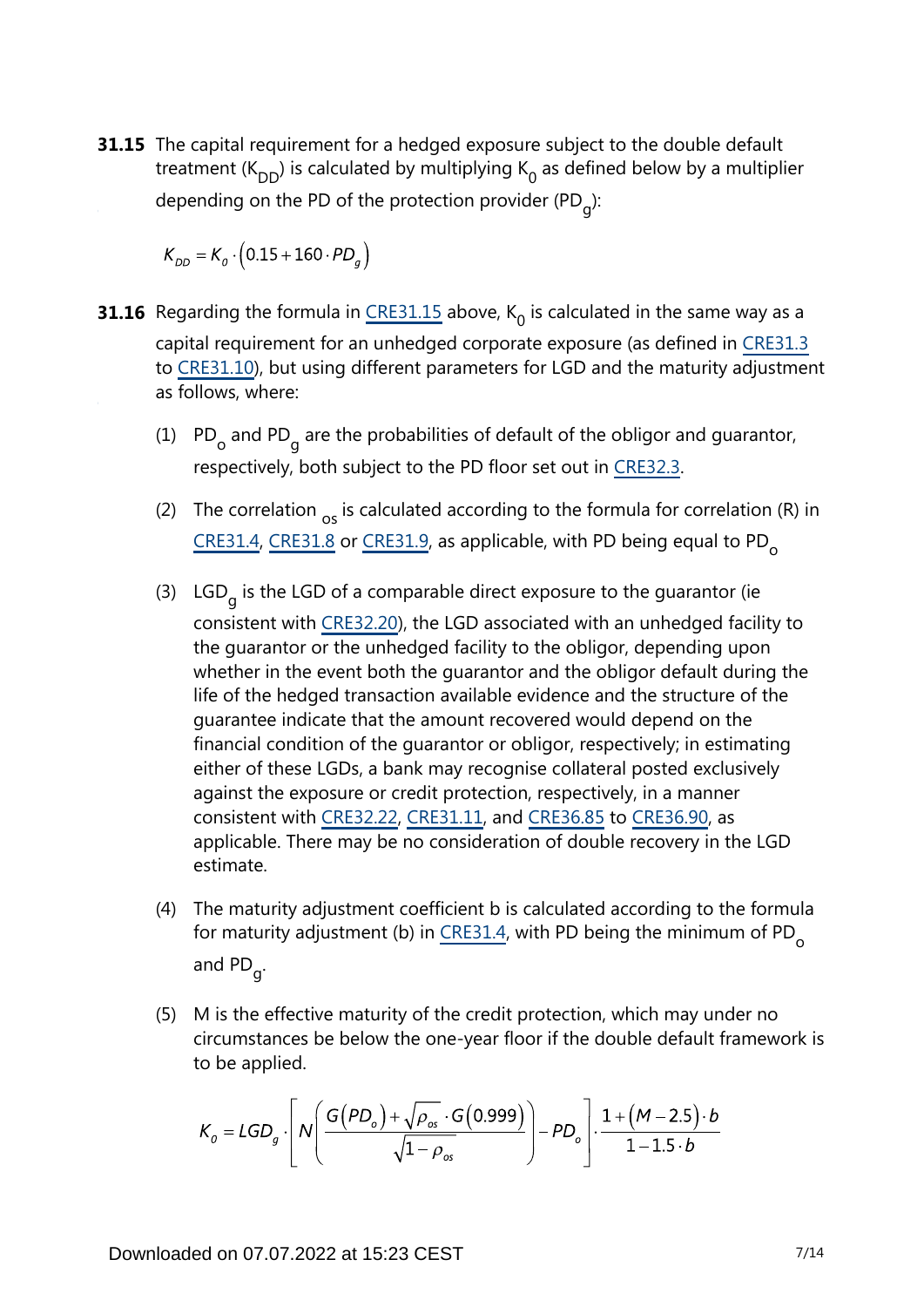**31.17** The risk-weighted asset amount is calculated in the same way as for unhedged exposures, ie:

 $RWA_{DD} = K_{DD} \cdot EAD_a$ 

# **Risk-weighted assets for retail exposures**

**31.18** There are three separate risk-weight functions for retail exposures, as defined in [CRE31.19](https://www.bis.org/basel_framework/chapter/CRE/31.htm?tldate=20210228&inforce=20191215&published=20191215#paragraph_CRE_31_20191215_31_19) to [CRE31.24](https://www.bis.org/basel_framework/chapter/CRE/31.htm?tldate=20210228&inforce=20191215&published=20191215#paragraph_CRE_31_20191215_31_24). Risk weights for retail exposures are based on separate assessments of PD and LGD as inputs to the risk-weight functions. None of the three retail risk-weight functions contain the full maturity adjustment component that is present in the risk-weight function for exposures to banks and corporates. Illustrative risk weights are shown in [CRE99](https://www.bis.org/basel_framework/chapter/CRE/99.htm?tldate=20210228&inforce=20191215&published=20191215).

#### **Retail residential mortgage exposures**

<span id="page-7-1"></span>**31.19** For exposures defined in [CRE30.19](https://www.bis.org/basel_framework/chapter/CRE/30.htm?tldate=20210228&inforce=20191215&published=20191215#paragraph_CRE_30_20191215_30_19) that are not in default and are secured or partly secured<sup>[1](#page-7-0)</sup> by residential mortgages, risk weights will be assigned based on the following formula:

Correlation =  $R = 0.15$ 

\n
$$
\text{Capital requirement} = K = \left[ \text{LGD} \cdot N \left[ \frac{G(PD)}{\sqrt{(1-R)}} + \sqrt{\frac{R}{1-R}} \cdot G(0.999) \right] - PD \cdot \text{LGD} \right]
$$
\n

 $RWA = K \cdot 12.5 \cdot EAD$ 

#### *Footnotes*

*[1](#page-7-1)*

*This means that risk weights for residential mortgages also apply to the unsecured portion of such residential mortgages.*

<span id="page-7-0"></span>**31.20** The capital requirement (K) for a defaulted exposure is equal to the greater of zero and the difference between its LGD (described in [CRE36.85\)](https://www.bis.org/basel_framework/chapter/CRE/36.htm?tldate=20210228&inforce=20191215&published=20191215#paragraph_CRE_36_20191215_36_85) and the bank's best estimate of expected loss (described in [CRE36.88](https://www.bis.org/basel_framework/chapter/CRE/36.htm?tldate=20210228&inforce=20191215&published=20191215#paragraph_CRE_36_20191215_36_88)). The risk-weighted asset amount for the defaulted exposure is the product of K, 12.5 and the EAD.

#### **Qualifying revolving retail exposures**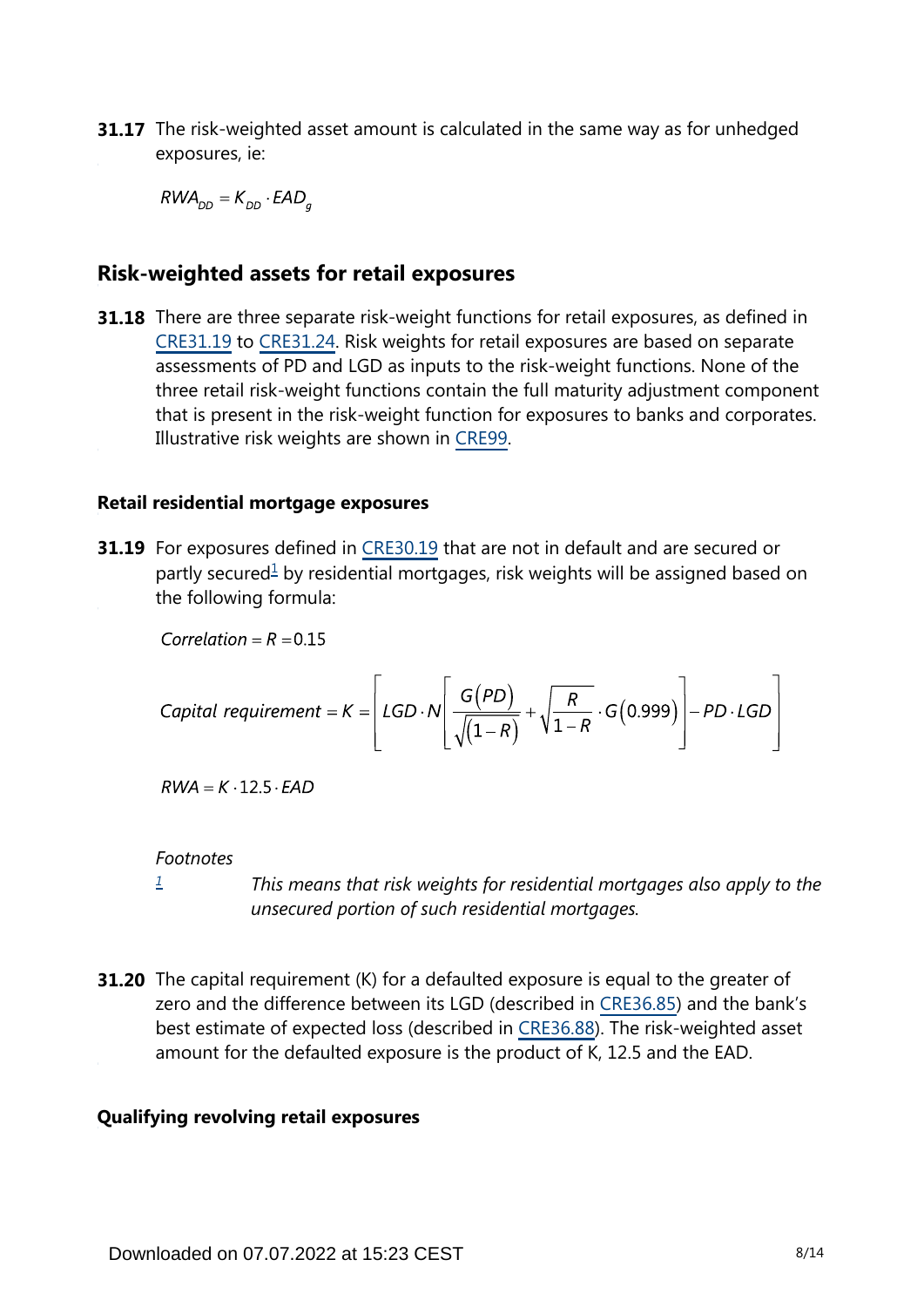For qualifying revolving retail exposures as defined in [CRE30.23](https://www.bis.org/basel_framework/chapter/CRE/30.htm?tldate=20210228&inforce=20191215&published=20191215#paragraph_CRE_30_20191215_30_23) that are not in default, risk weights are defined based on the following formula:

Correlation =  $R = 0.04$ 

\n
$$
\text{Capital requirement} = K = \left[ \text{LGD} \cdot N \left[ \frac{G(PD)}{\sqrt{\left(1 - R\right)}} + \sqrt{\frac{R}{1 - R}} \cdot G\left(0.999\right) \right] - PD \cdot \text{LGD} \right]
$$
\n

 $RWA = K \cdot 12.5 \cdot FAD$ 

**31.22** The capital requirement (K) for a defaulted exposure is equal to the greater of zero and the difference between its LGD (described in [CRE36.85\)](https://www.bis.org/basel_framework/chapter/CRE/36.htm?tldate=20210228&inforce=20191215&published=20191215#paragraph_CRE_36_20191215_36_85) and the bank's best estimate of expected loss (described in [CRE36.88](https://www.bis.org/basel_framework/chapter/CRE/36.htm?tldate=20210228&inforce=20191215&published=20191215#paragraph_CRE_36_20191215_36_88)). The risk-weighted asset amount for the defaulted exposure is the product of K, 12.5, and the EAD.

### **Other retail exposures**

**31.23** For all other retail exposures that are not in default, risk weights are assigned based on the following function, which allows correlation to vary with PD:

Correlation = R = 0.03 
$$
\cdot \frac{(1 - e^{-35.PD})}{(1 - e^{-35})} + 0.16 \cdot \left(1 - \frac{(1 - e^{-35.PD})}{(1 - e^{-35})}\right)
$$
  
Capital requirement = K = 
$$
[LGD \cdot N] \frac{G(PD)}{\sqrt{(1 - R)}} + \sqrt{\frac{R}{1 - R}} \cdot G(0.999) - PD \cdot LGD
$$

 $RWA = K \cdot 12.5 \cdot EAD$ 

**31.24** The capital requirement (K) for a defaulted exposure is equal to the greater of zero and the difference between its LGD (described in [CRE36.85\)](https://www.bis.org/basel_framework/chapter/CRE/36.htm?tldate=20210228&inforce=20191215&published=20191215#paragraph_CRE_36_20191215_36_85) and the bank's best estimate of expected loss (described in [CRE36.88](https://www.bis.org/basel_framework/chapter/CRE/36.htm?tldate=20210228&inforce=20191215&published=20191215#paragraph_CRE_36_20191215_36_88)). The risk-weighted asset amount for the defaulted exposure is the product of K, 12.5, and the EAD.

# **Risk-weighted assets for equity exposures**

**31.25** There are two broad methods for calculating risk-weighted assets for equity exposures not held in the trading book: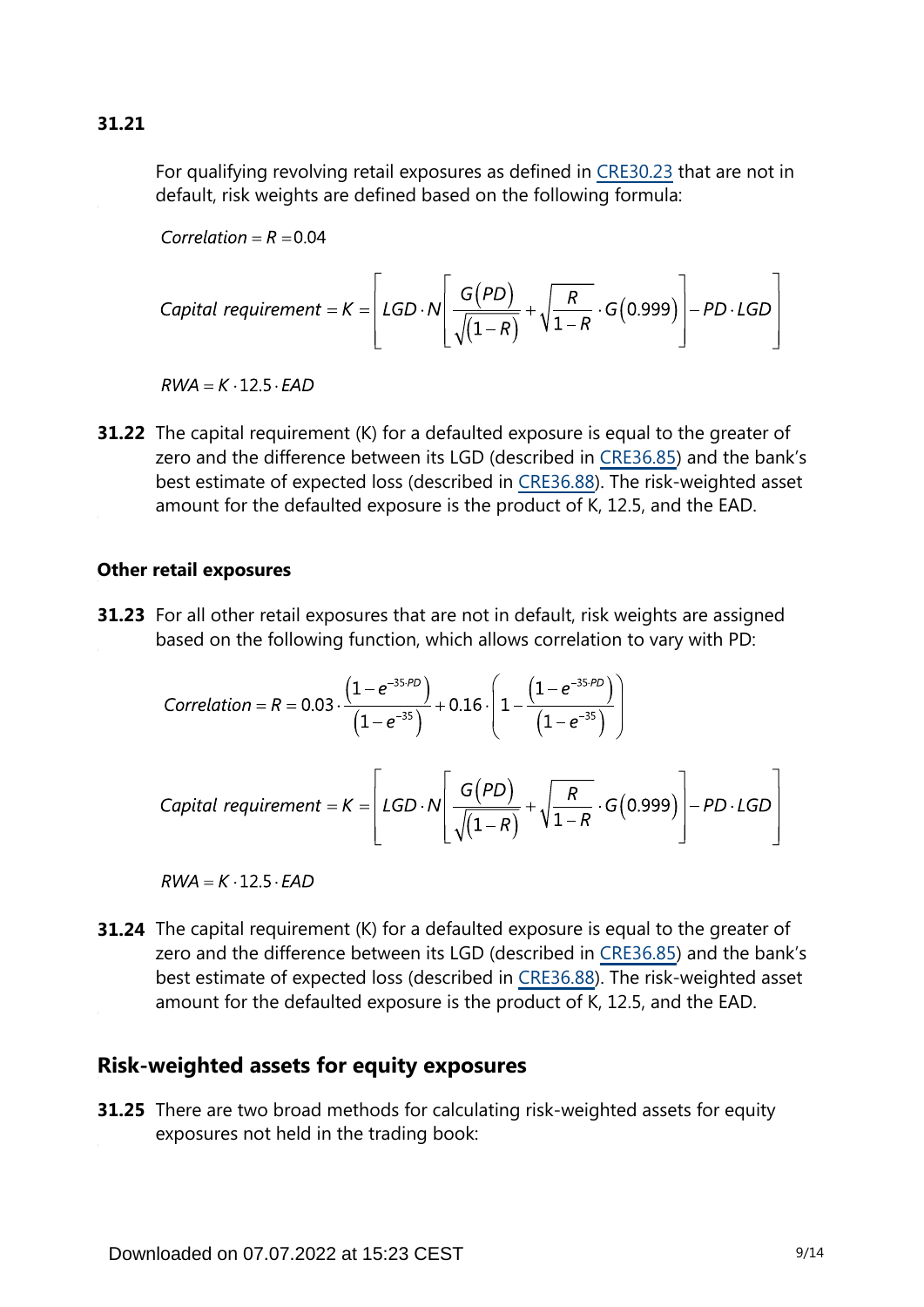- (1) The market-based approach, which is further subdivided into:
	- (a) a simple risk weight method; and
	- (b) an internal models method.
- (2) The PD/LGD approach.
- **31.26** RWA for equity exposures in the trading book are subject to the market risk capital rules.
- **31.27** Supervisors will decide which approach or approaches will be used by banks, and in what circumstances. Certain equity holdings are excluded as defined in [CRE31.](https://www.bis.org/basel_framework/chapter/CRE/31.htm?tldate=20210228&inforce=20191215&published=20191215#paragraph_CRE_31_20191215_31_43) [43](https://www.bis.org/basel_framework/chapter/CRE/31.htm?tldate=20210228&inforce=20191215&published=20191215#paragraph_CRE_31_20191215_31_43) to [CRE31.45](https://www.bis.org/basel_framework/chapter/CRE/31.htm?tldate=20210228&inforce=20191215&published=20191215#paragraph_CRE_31_20191215_31_45) and are subject to the capital charges required under the standardised approach.
- **31.28** Where supervisors permit both methodologies, banks' choices must be made consistently, and in particular not determined by regulatory arbitrage considerations.
- **31.29** Investments in significant minority- or majority-owned and -controlled commercial entities below the materiality thresholds in [CRE20.33](https://www.bis.org/basel_framework/chapter/CRE/20.htm?tldate=20210228&inforce=20191215&published=20191215#paragraph_CRE_20_20191215_20_33) must be riskweighted using the approaches in this chapter [\(CRE31\)](https://www.bis.org/basel_framework/chapter/CRE/31.htm?tldate=20210228&inforce=20191215&published=20191215), with the relevant risk weight subject to a floor of 100%. Investments in excess of the materiality thresholds must be risk-weighted at 1250%.

#### **Market-based approach**

**31.30** Under the market-based approach, institutions are permitted to calculate the minimum capital requirements for their banking book equity holdings using one or both of two separate and distinct methods: a simple risk weight method or an internal models method. The method used should be consistent with the amount and complexity of the institution's equity holdings and commensurate with the overall size and sophistication of the institution. Supervisors may require the use of either method based on the individual circumstances of an institution.

#### **Market-based approach: simple risk weight method**

**31.31** Under the simple risk weight method, a 300% risk weight is to be applied to equity holdings that are publicly traded and a 400% risk weight is to be applied to all other equity holdings. A publicly traded holding is defined as any equity security traded on a recognised security exchange.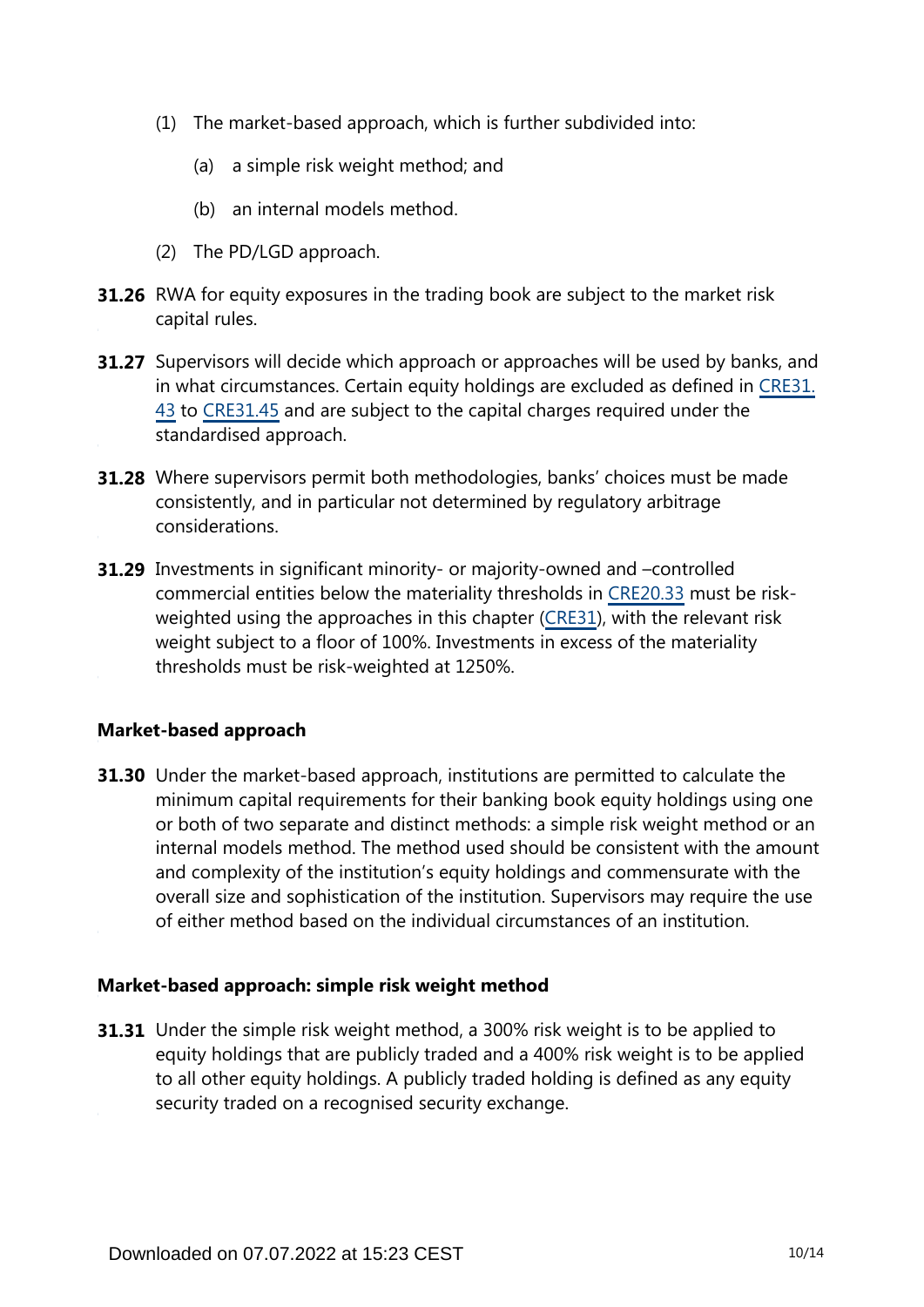**31.32** Short cash positions and derivative instruments held in the banking book are permitted to offset long positions in the same individual stocks provided that

these instruments have been explicitly designated as hedges of specific equity holdings and that they have remaining maturities of at least one year. Other short positions are to be treated as if they are long positions with the relevant risk weight applied to the absolute value of each position. In the context of maturity mismatched positions, the methodology is that for corporate exposures.

## **Market-based approach: internal models method**

- **31.33** IRB banks may use, or may be required by their supervisor to use, internal risk measurement models to calculate the risk-based capital requirement. Under this alternative, banks must hold capital equal to the potential loss on the institution's equity holdings as derived using internal value-at-risk models subject to the 99th percentile, one-tailed confidence interval of the difference between quarterly returns and an appropriate risk-free rate computed over a long-term sample period. The capital charge would be incorporated into an institution's risk-based capital ratio through the calculation of risk-weighted equivalent assets.
- **31.34** The risk weight used to convert holdings into risk-weighted equivalent assets would be calculated by multiplying the derived capital charge by 12.5 (ie the inverse of the minimum 8% risk-based capital requirement). Capital charges calculated under the internal models method may be no less than the capital charges that would be calculated under the simple risk weight method using a 200% risk weight for publicly traded equity holdings and a 300% risk weight for all other equity holdings. These minimum capital charges would be calculated separately using the methodology of the simple risk weight approach. Further, these minimum risk weights are to apply at the individual exposure level rather than at the portfolio level.
- **31.35** A bank may be permitted by its supervisor to employ different market-based approaches to different portfolios based on appropriate considerations and where the bank itself uses different approaches internally.
- **31.36** Banks are permitted to recognise guarantees but not collateral obtained on an equity position wherein the capital requirement is determined through use of the market-based approach.

## **PD/LGD approach**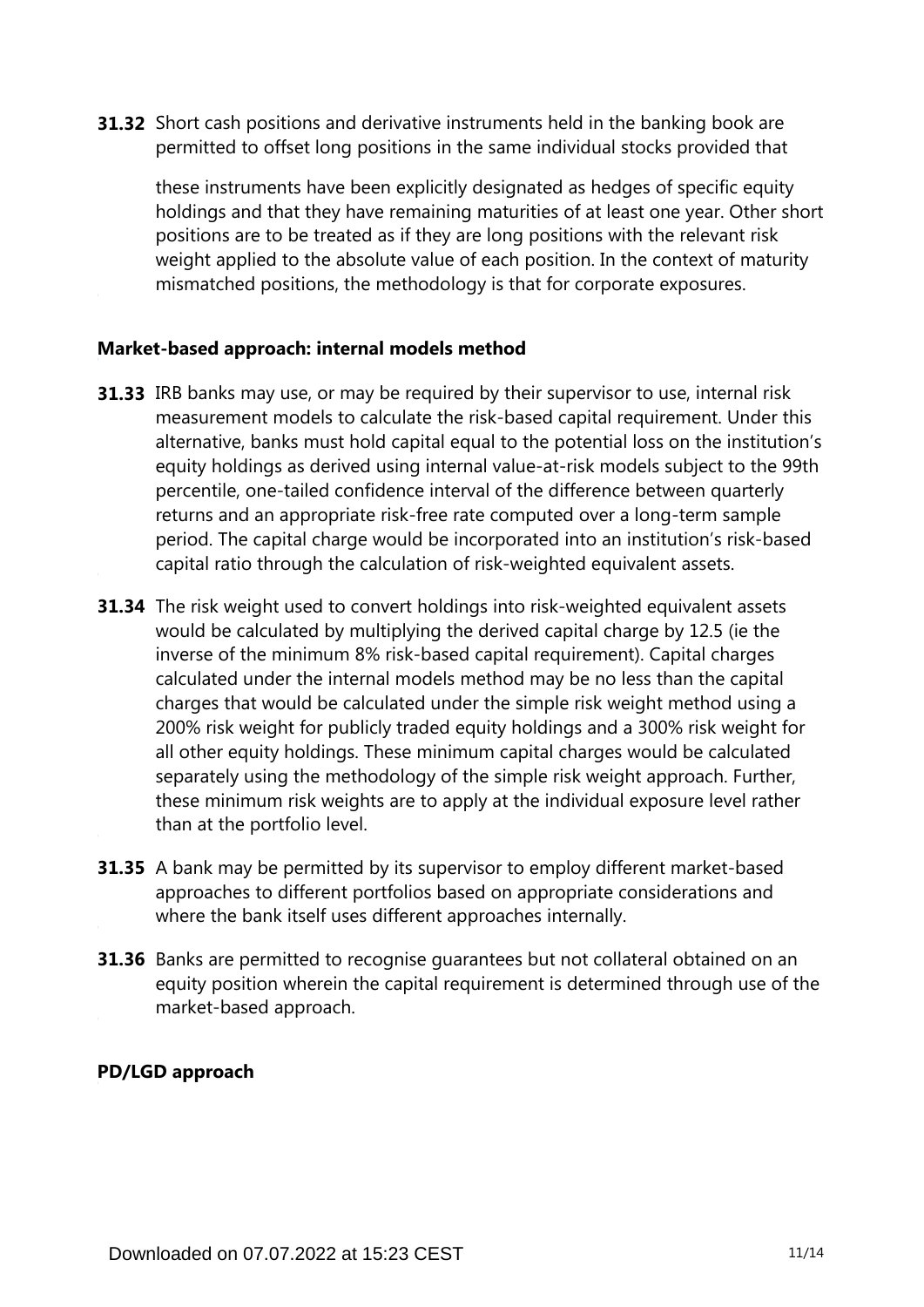The minimum requirements and methodology for the PD/LGD approach for equity exposures (including equity of companies that are included in the retail asset class) are the same as those for the IRB foundation approach for corporate exposures subject to the following specifications:<sup>[2](#page-11-0)</sup>

- <span id="page-11-3"></span><span id="page-11-2"></span>(1) The bank's estimate of the PD of a corporate entity in which it holds an equity position must satisfy the same requirements as the bank's estimate of the PD of a corporate entity where the bank holds debt. $3$  If a bank does not hold debt of the company in whose equity it has invested, and does not have sufficient information on the position of that company to be able to use the applicable definition of default in practice but meets the other standards, a 1.5 scaling factor will be applied to the risk weights derived from the corporate risk-weight function, given the PD set by the bank. If, however, the bank's equity holdings are material and it is permitted to use a PD/LGD approach for regulatory purposes but the bank has not yet met the relevant standards, the simple risk-weight method under the market-based approach will apply.
- (2) An LGD of 90% would be assumed in deriving the risk weight for equity exposures.
- (3) For these purposes, the risk weight is subject to a five-year maturity adjustment whether or not the bank is using the explicit approach to maturity elsewhere in its IRB portfolio.

#### *Footnotes*

- <span id="page-11-0"></span>*There is no advanced approach for equity exposures, given the 90% LGD assumption. [2](#page-11-2)*
- <span id="page-11-1"></span>*In practice, if there is both an equity exposure and an IRB credit exposure to the same counterparty, a default on the credit exposure would thus trigger a simultaneous default for regulatory purposes on the equity exposure. [3](#page-11-3)*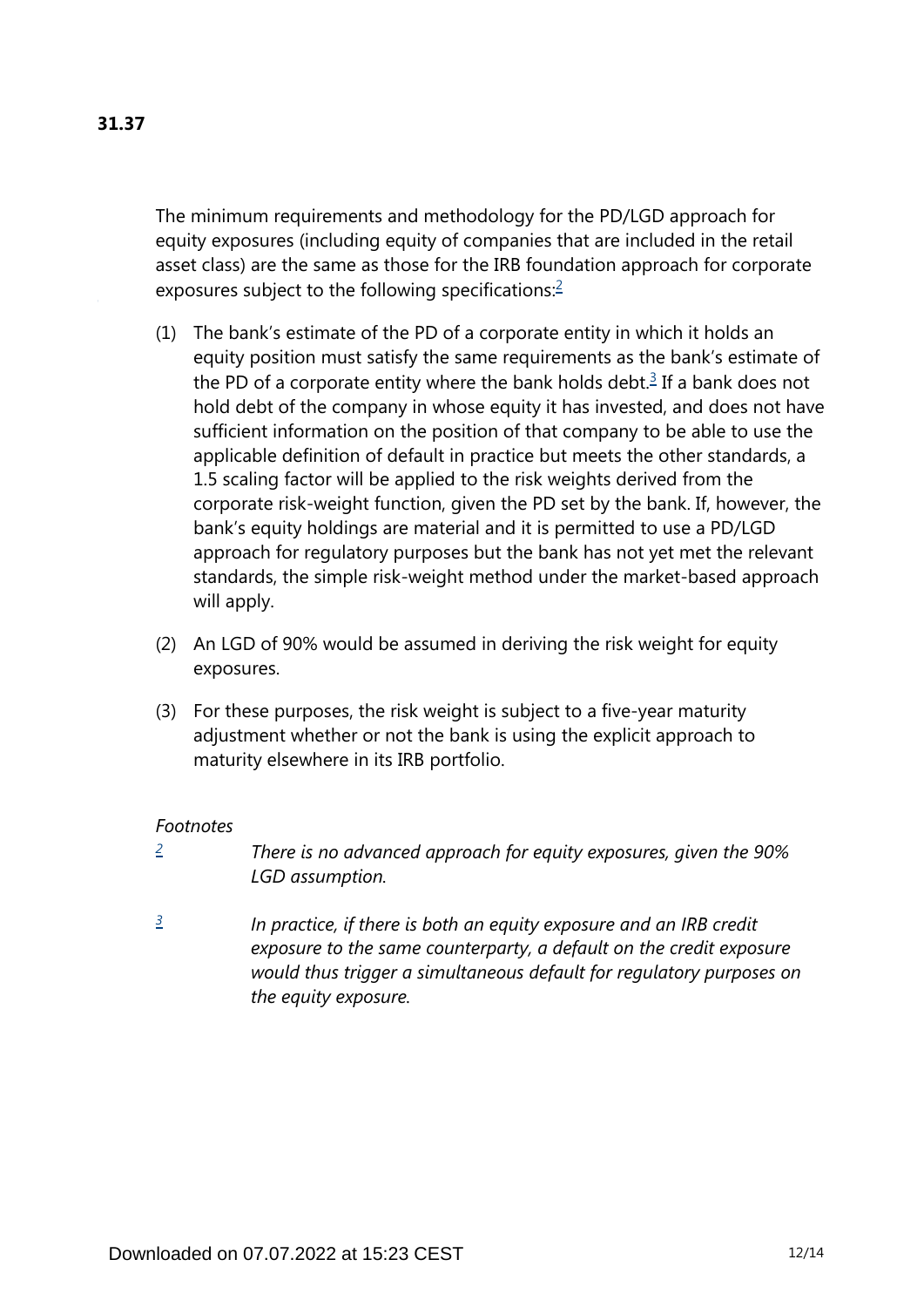**31.38** Under the PD/LGD approach, minimum risk weights as set out in [CRE31.39](https://www.bis.org/basel_framework/chapter/CRE/31.htm?tldate=20210228&inforce=20191215&published=20191215#paragraph_CRE_31_20191215_31_39) and [CRE31.40](https://www.bis.org/basel_framework/chapter/CRE/31.htm?tldate=20210228&inforce=20191215&published=20191215#paragraph_CRE_31_20191215_31_40) apply. When the sum of UL and EL associated with the equity exposure results in less capital than would be required from application of one of the minimum risk weights, the minimum risk weights must be used. In other words, the minimum risk weights must be applied, if the risk weights calculated

according to [CRE31.37](https://www.bis.org/basel_framework/chapter/CRE/31.htm?tldate=20210228&inforce=20191215&published=20191215#paragraph_CRE_31_20191215_31_37) plus the EL associated with the equity exposure multiplied by 12.5 are smaller than the applicable minimum risk weights.

- **31.39** A minimum risk weight of 100% applies for the following types of equities for as long as the portfolio is managed in the manner outlined below:
	- (1) Public equities where the investment is part of a long-term customer relationship, any capital gains are not expected to be realised in the short term and there is no anticipation of (above trend) capital gains in the long term. It is expected that in almost all cases, the institution will have lending and/or general banking relationships with the portfolio company so that the estimated probability of default is readily available. Given their long-term nature, specification of an appropriate holding period for such investments merits careful consideration. In general, it is expected that the bank will hold the equity over the long term (at least five years).
	- (2) Private equities where the returns on the investment are based on regular and periodic cash flows not derived from capital gains and there is no expectation of future (above trend) capital gain or of realising any existing gain.
- **31.40** For all other equity positions, including net short positions (as defined in [CRE31.32](https://www.bis.org/basel_framework/chapter/CRE/31.htm?tldate=20210228&inforce=20191215&published=20191215#paragraph_CRE_31_20191215_31_32) ), capital charges calculated under the PD/LGD approach may be no less than the capital charges that would be calculated under a simple risk weight method using a 200% risk weight for publicly traded equity holdings and a 300% risk weight for all other equity holdings.
- **31.41** The maximum risk weight for the PD/LGD approach for equity exposures is 1250%. This maximum risk weight can be applied, if risk weights calculated according to [CRE31.37](https://www.bis.org/basel_framework/chapter/CRE/31.htm?tldate=20210228&inforce=20191215&published=20191215#paragraph_CRE_31_20191215_31_37) plus the EL associated with the equity exposure multiplied by 12.5 exceed the 1250% risk weight.
- **31.42** Hedging for PD/LGD equity exposures is, as for corporate exposures, subject to an LGD of 90% on the exposure to the provider of the hedge. For these purposes equity positions will be treated as having a five-year maturity.

## **Exclusions to the market-based and PD/LGD approaches**